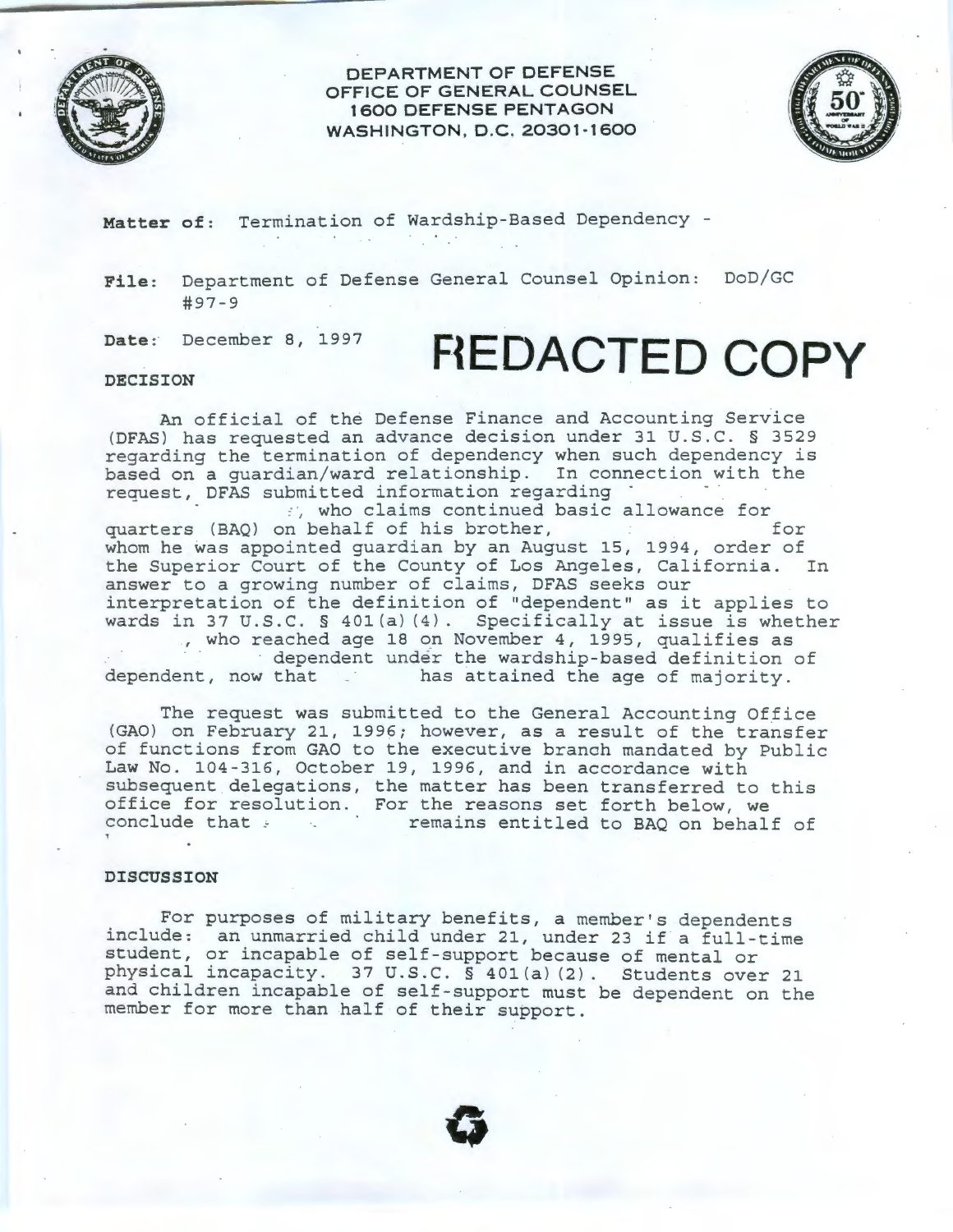In 1993, Congress enacted 37 U.S.C. § 401(a) (4), which added wards to the list of military dependents. See Pub. L. No. 103- 160, § 631, 107 Stat. 1683. Such a dependent is an unmarried person who is placed .in the legal custody of a member as a result of an order of a court of competent jurisdiction for a period of at least 12 consecutive months. The statute requires that the person be under 21, under 23 if a full-time student, or incapable of self-support due to a mental or physical incapacity which occurred while the person was a dependent. Wards must also be dependent on the member for more than half of their support and must not be a dependent under any other paragraph of the statute.

The definitions in 37 U.S.C.  $\$$  401(a)(2) and (a)(4) are substantially the same. In Comp. Gen. B-270432, June 24, 1996, the Comptroller General concluded that wards form a single class of dependents with a member's children in spite of the separation of the definitions in 37 U.S.C. § 401. The decision noted that wards apparently were not placed in the definitional category with children in 37 U.S.C. § 401 because some wards are not related to their guardians by blood or adoption and because the definition of "children" is already complex, since it includes legitimate and illegitimate natural children, stepchildren, and adopted children.

With regard to the intent of Congress as to termination of dependency based on wardship, the language in 37 U.S.C. § 401(a) (4) (A), that wards are persons placed in the legal custody of a member by a court, might be interpreted to mean that dependency ends at the age of majority. We conclude, however, that section 401 (a) (4) (B) represents Congressional intent that wardship-based dependency end at age 21, or later, if other requirements are met. In our view, section  $401(a)$  (4) (A) sets out the basis of dependency status, whereas section  $401(a) (4) (B)$ indicates when wardship-based dependency ends. This interpretation is in accord with the principle of statutory construction that effect must be given to every word, clause, and sentence of a statute, so that no part will be inoperative or superfluous. See Knutzen v. Eben Ezer Lutheran Housing Center, 815 F.2d 1343, 1348-1349 (lOth Cir. 1987); 46 Comp. Gen. 548 (1966). If wardship-based dependency ends at the age of majority, section 401 (a) (4) (B) is largely superfluous, since the age of majority in most states is 18.

Additionql support for the proposition that wardship-based dependency does not terminate upon attainment of the age of majority is found in the interpretation of the wardship-based definition of "dependent" at 10 U.S.C.  $\frac{1072(2)}{1}$ , which defines dependency for purposes of entitlement to medical and dental care in military medical treatment facilities. That definition is virtually identical to section 401(a) (4), and has

2